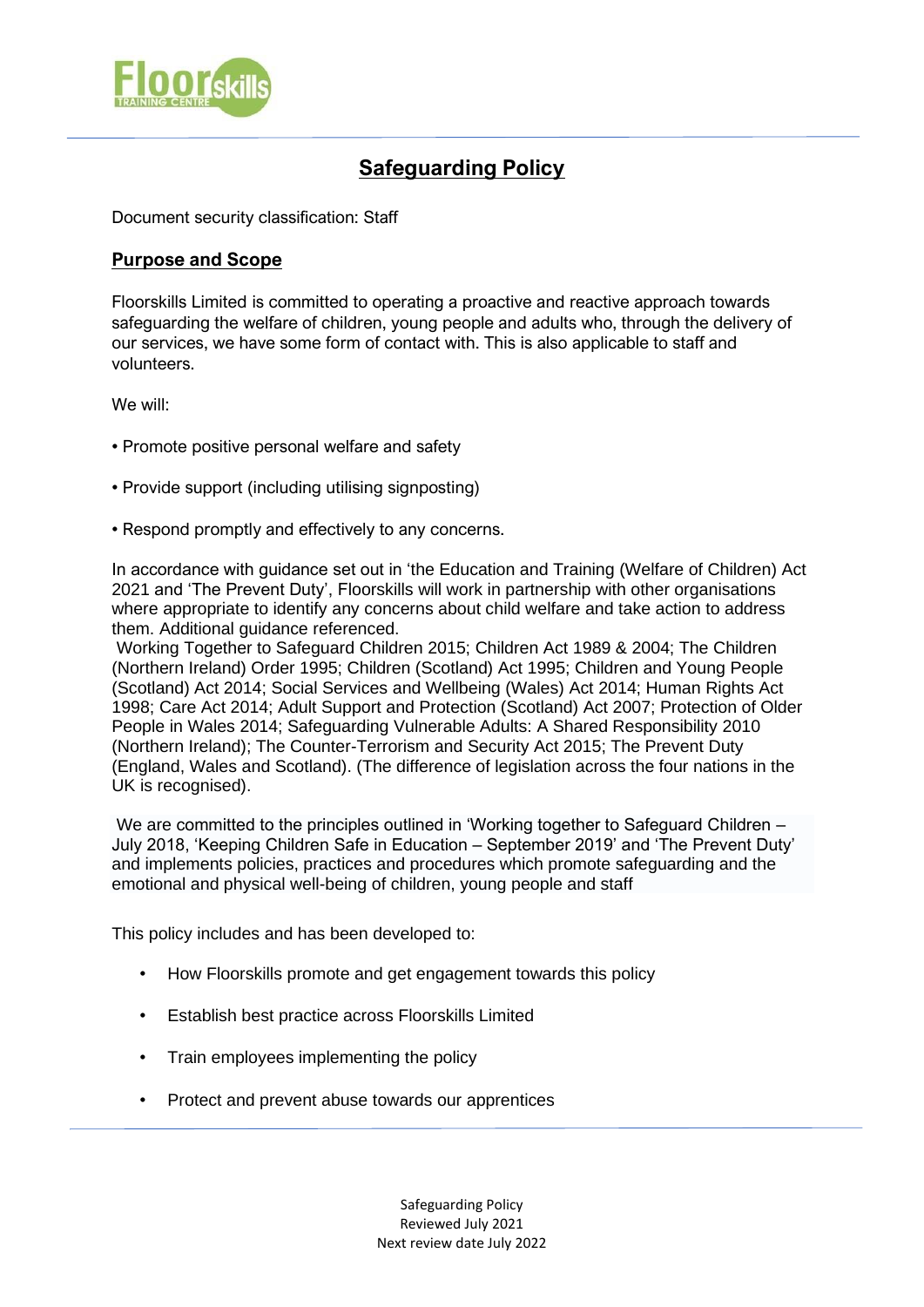

- •
- Ensure Floorskills Limited applies a robust safeguarding framework within legislative and guidance parameters
- Reflect Floorskills Limited Values
- Enable all staff to act appropriately if any concerns are identified relating to the welfare of an individual
- Provide a clear process for reporting and recording concerns and clear process for apprentices getting support and or guidance
- Monitor our IT usage

"Safeguarding is everyone's business" (Care Act 2014) and all Floorskills Limited employees and volunteers have a responsibility regarding safeguarding towards children, young people and adults (to include clients, learners, internal and external staff). This policy provides a framework for exercising our duty of care appropriately and effectively, should any concerns be identified that may impair, or be likely to impair, someone's development or health, quality of life, or if someone is at risk of significant harm (including all forms of abuse).

This policy, and any associated documents, applies to all employees and volunteers of Floorskills Limited, regardless of role or position.

It is recognised all supply chain partners providing a service for Floorskills Limited have a requirement to have their own safeguarding policies reflecting legislative requirements and best practice. All supply chain partners must ensure their employees and sub-contractors follow their policies.

This policy will be reviewed biannually or following relevant developments within legislation, guidance and lessons from Serious Case Reviews (SCRs).

# **Promotion of the Policy**

The policy is published on Floorskills website/ Intranet

All staff, apprentices, learners, and employers will receive a safeguarding induction and all staff, apprentices and learners will receive ongoing safeguarding training (see section 15) when the safeguarding and protection of children and vulnerable adults' policy will be promoted, and the content disseminated.

The virtual learning zone, learner and employer handbooks also contain a summary of the safeguarding and protection of children and vulnerable adult policy.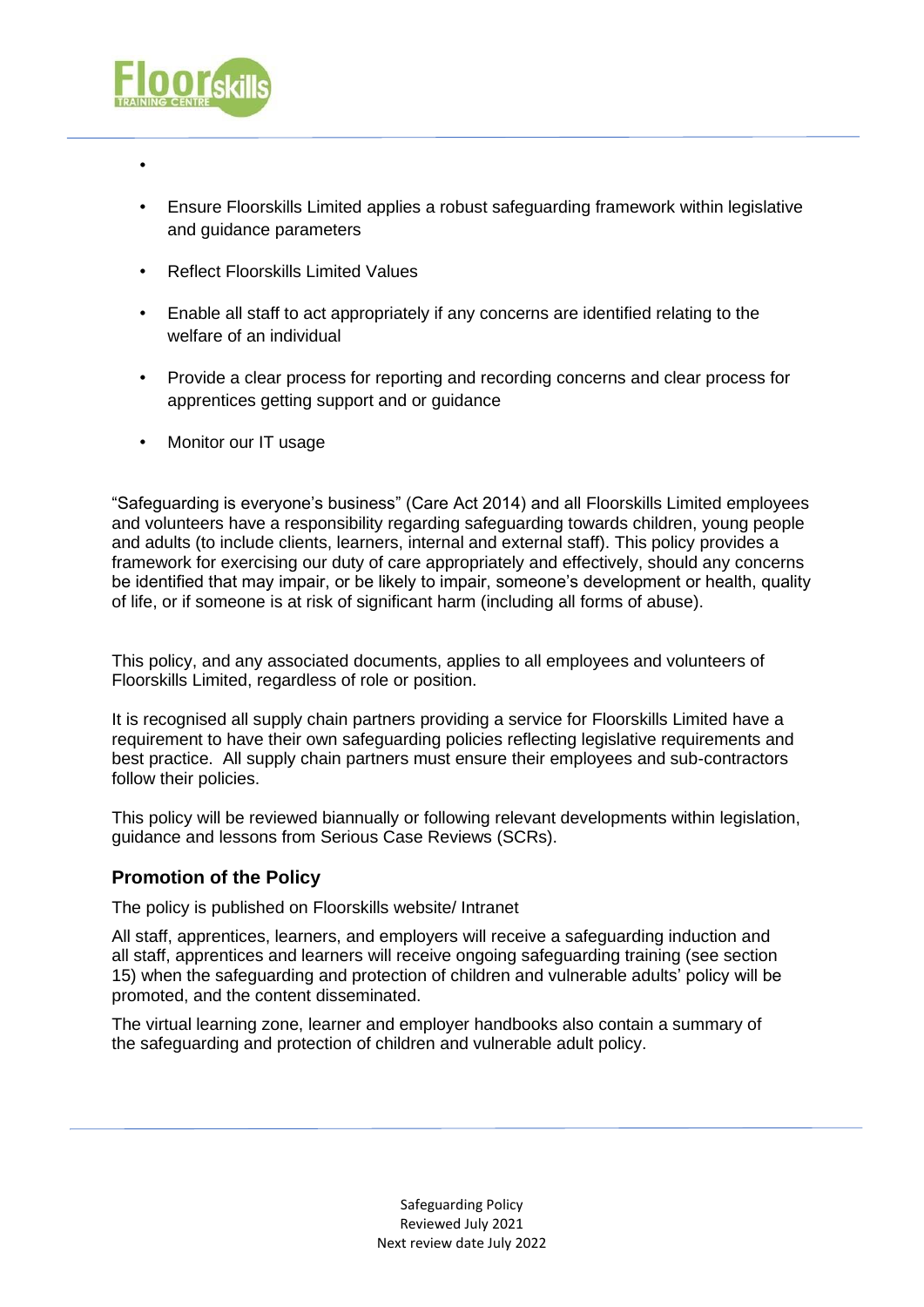

## **Roles and Responsibilities**

The Safeguarding Champion retains responsibility for the overall implementation and management of this policy, alongside providing relevant reporting to the Managing director.

The Safeguarding Champion is also the Single Point of Contact (SPOC) with regards to our duties under the Prevent Strategy (2011) and is the Designated Safeguarding Officer (DSO).

They are also the lead for: Mental Capacity and Deprivation of Liberty Safeguards; Child Sexual Exploitation (CSE) and Female Genital Mutilation (FGM).

The Managing director has accountability for ensuring Floorskills Limited fulfils its safeguarding responsibilities. All employees and volunteers across all divisions have a responsibility to ensure they adhere to this policy.

In addition, managers are responsible for promoting and monitoring the application of this policy across their team(s).

Regular reviews of the use and application of this policy, across all divisions and offices, will be undertaken by the Safeguarding Champion. All relevant associated policies, procedures and information will be available in the Safeguarding section on Floorskills Limited [www.floorskills.co.uk](http://www.floorskills.co.uk/)

The Safeguarding Champion is available for support and guidance regarding the application of this policy. In the absence of the Safeguarding Champion, the Deputy Safeguarding Champion will be available.

### **All staff**

All staff will read and understand part 1 and Annex A of the Department for Education's statutory safeguarding guidance, [Keeping Children Safe in Education,](https://www.gov.uk/government/publications/keeping-children-safe-in-education--2) and review this guidance at least annually.

#### **Through staff induction, monthly meetings (where safeguarding is a mandatory agenda item) annual staff training, our website and virtual learning zone, all staff will be aware of:**

- Our systems which support safeguarding, including this safeguarding policy and protection of children and vulnerable adults' policy, the staff code of conduct, the role and identity of the designated safeguarding lead (DSL) and deputy, the behaviour policy, and the safeguarding response to apprentices or learners who go missing from training.
- The early help process (sometimes known as the common assessment framework) and their role in it, including identifying emerging problems, liaising with the DSL, and sharing information with other professionals to support early identification and assessment.
- The process for making referrals to local authority children's social care and for statutory assessments that may follow a referral, including the role they might be expected to play.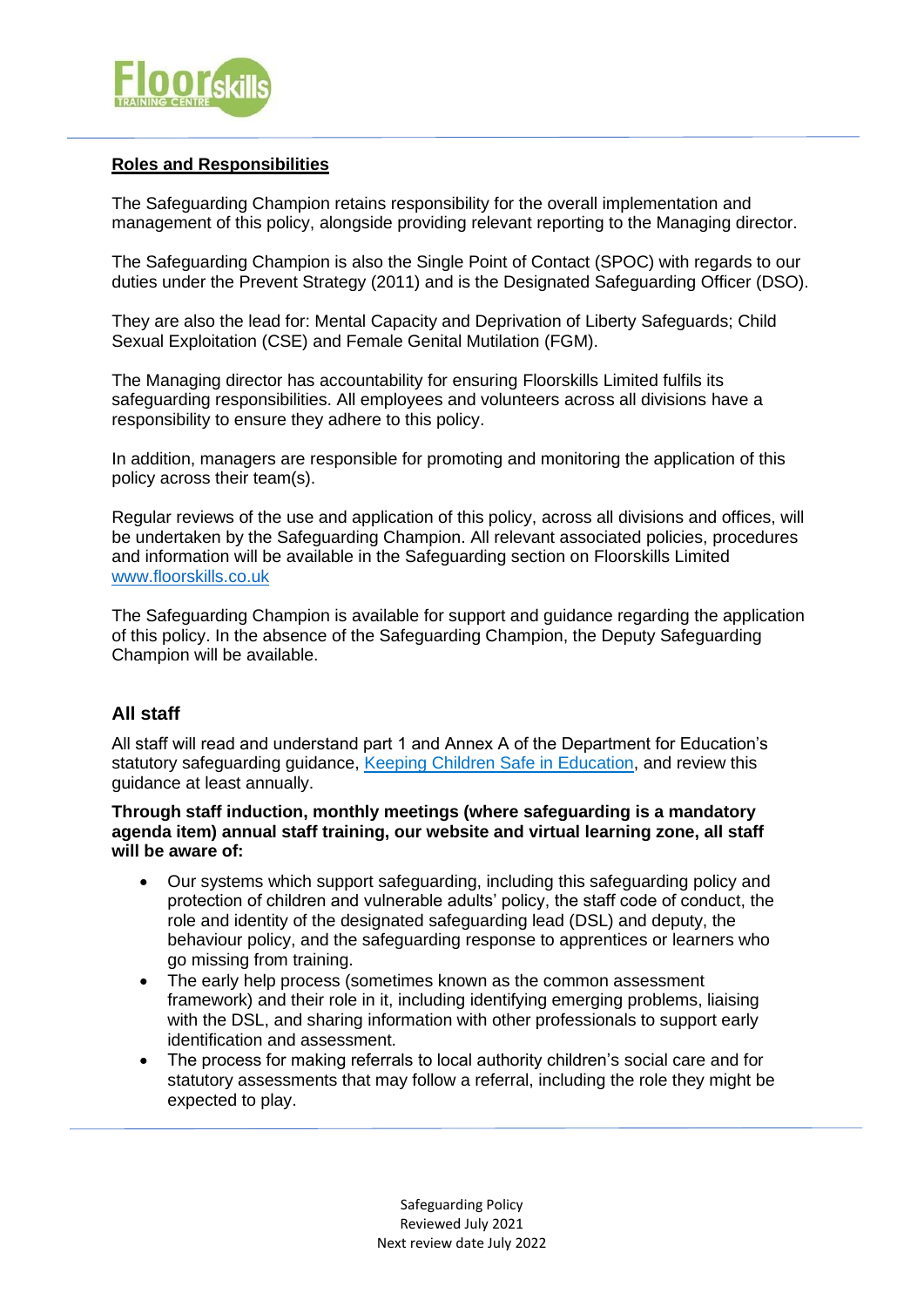

- What to do if they identify a safeguarding issue or a child, young person, vulnerable adult, apprentice or learner tells them they are being abused or neglected, including specific issues such as FGM, and how to maintain an appropriate level of confidentiality while liaising with relevant professionals.
- The signs of different types of abuse and neglect, as well as specific safeguarding issues, such as child sexual exploitation (CSE), indicators of being at risk from or involved with serious violent crime, FGM and radicalisation.
- How to provide a safe environment in which apprentices and learners can learn and train.
- All members of staff know what to do if a child/vulnerable adult tells them he/she is being abused or neglected. Members of staff know to maintain an appropriate level of confidentiality whilst at the same time liaising with relevant professionals such as the DSL and other agencies as appropriate. Members of staff know they must never promise a child that they will not tell anyone about a concern or allegation as this may ultimately not be in the best interests of the child.

#### **Definitions and Language**

For the purposes of this policy, the following terms are defined as such:

- **Child**: "every human being below the age of 18 years"(Article 1, United Nations Convention on the Rights of the Child) Acknowledgement that Adult Support and Protection (Scotland) Act 2007 states adult "means a person aged 16 or over" (Section 53(1))
- **Young people**: The United Nations uses 'young people' to refer to those aged between 15 and 24 years.
- **Adult**: an adult is aged 18 and older. Depending on their circumstance, they may also be an 'adult at risk', for which this policy will use the following definition: "an adult who is an older person; or is affected by disability, illness, or physical or mental infirmity; or has an impairment of, or disturbance in, the functioning of the mind or brain; and as a result, may be unable to safeguard their own well-being, property, rights or other interests. In addition, an adult is at risk if: "another person's conduct is causing (or is likely to cause) the adult to be harmed, or the adult is engaging (or is likely to engage) in conduct which causes (or is likely to cause) self-harm" (Adult Support and Protection (Scotland) Act 2007 s.3(2))
- **Safeguarding**: "the action we take to promote the welfare of children and protect them from harm" (Working Together to Safeguard Children 2013, p.7). For the purposes of this policy, 'safeguarding' means the action we take to promote the welfare of children, young people and adults and protect them from harm
- **Welfare**: "physical and mental health and happiness" (Cambridge Online Dictionary, 2016)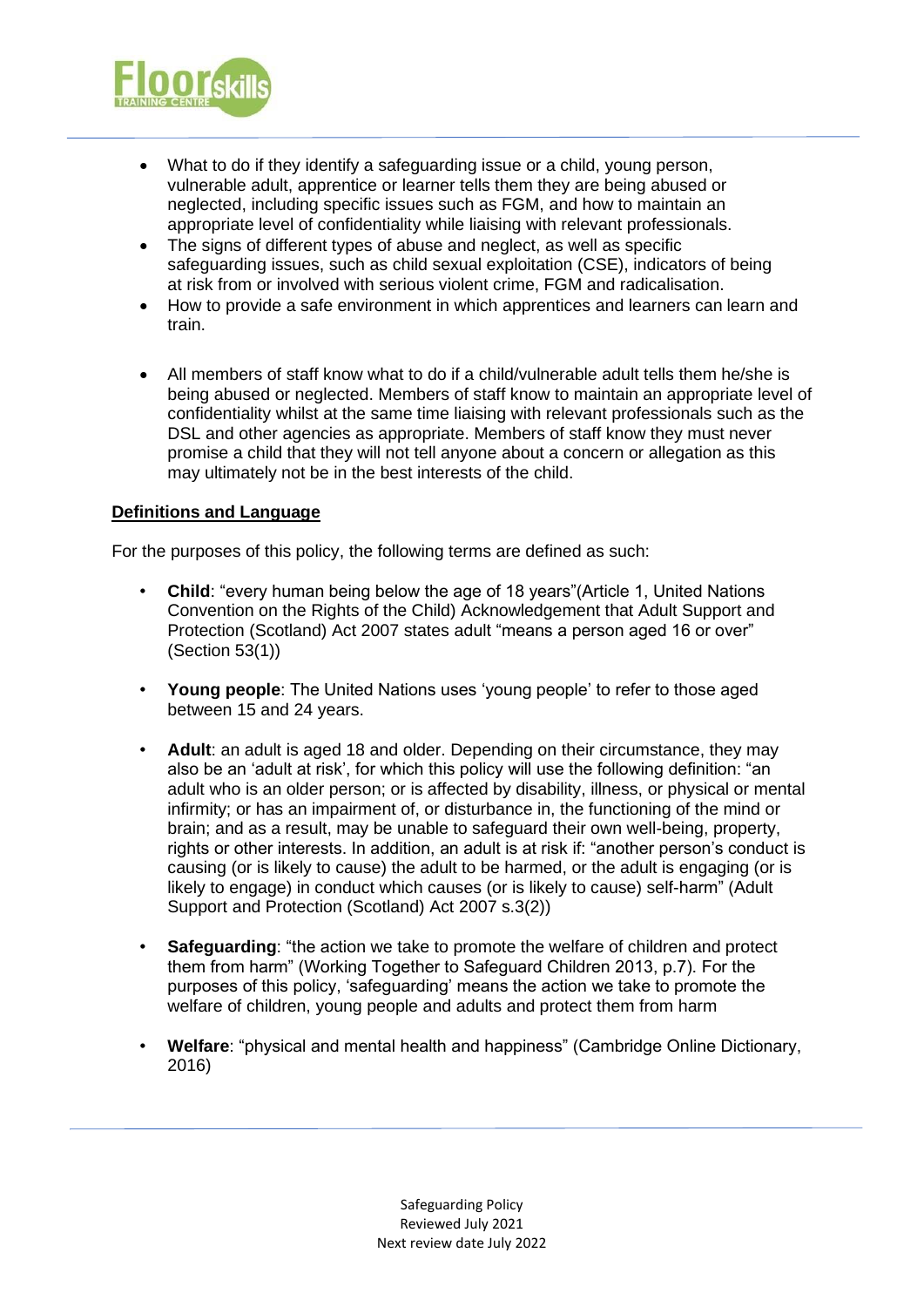

- **Concern**: anything that may cause worry about another person or contributes to a person feeling uncomfortable or unsure about the safety or welfare of someone else or themselves (including indications of potential radicalisation and expressions of extremist views)
- **Harm**: "ill-treatment or the impairment of health or development" (Children Act 1989 s.31(9 & 10)). For the purposes of this policy, this definition is applied to children, young people and adults. This policy also recognises that harm applicable to children and young people includes "impairment suffered from seeing or hearing the illtreatment of another" (Children Act 1989 as amended by Children and Adoption Act 2002) The definition of harm also includes abuse in all its forms and bullying. For the purposes of this policy, the following types of abuse and bullying, as provided by the Social Care Institute for Excellence (SCIE) for adults (2016), and as provided by the National Society for Prevention of Cruelty to Children (NSPCC) for children and young people (2016) are recognised:

The definition of concerns includes:

| <b>Adults</b>                         | Children and Young People              |
|---------------------------------------|----------------------------------------|
| Neglect or acts of omission           | Neglect                                |
| <b>Sexual Abuse</b>                   | Sexual abuse                           |
| Physical abuse                        | Physical abuse                         |
| Domestic abuse                        | Domestic abuse                         |
| Psychological / Emotional abuse       | <b>Emotional abuse</b>                 |
| Financial or material abuse           | Online abuse                           |
| <b>Modern Slavery</b>                 | Child sexual exploitation (CSE)        |
| Discriminatory abuse                  | <b>Female Genital Mutilation (FGM)</b> |
| Organisational or institutional abuse | <b>Bullying and Cyberbullying</b>      |
| Self - neglect                        | Child trafficking                      |
| Hate crime                            | Grooming                               |
|                                       | Harmful sexual behaviour               |

For full definitions of these, refer to Safeguarding Guidance document.

The above table does not provide an exhaustive list of concerns that are relevant to this policy.

Other concerns to be noted can include:

- Homelessness
- Depression
- Suicidal thoughts and intent
- Self-harm or injury
- Eating disorders
- Use of substances
- Cyber-bullying
- Radicalisation.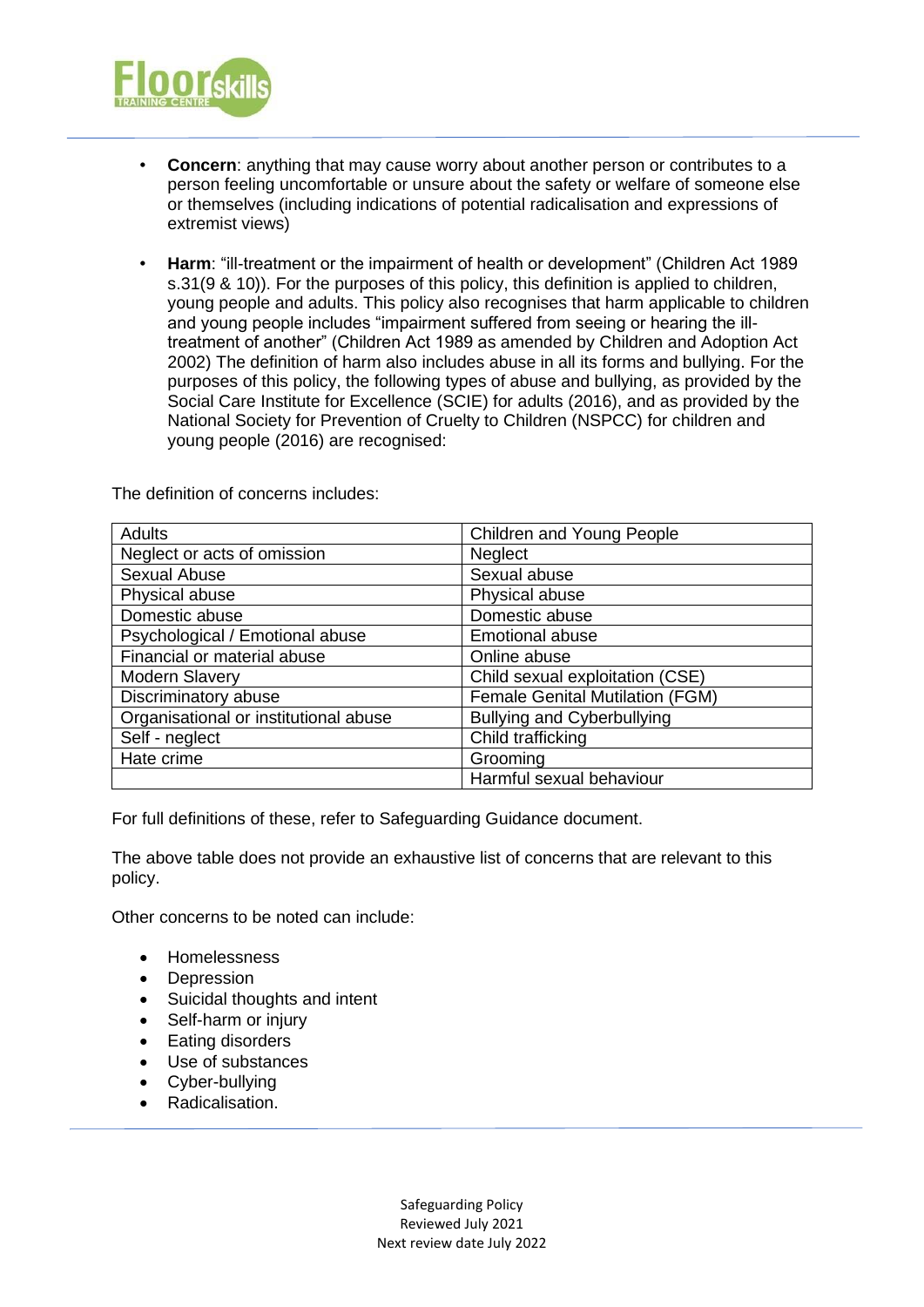

It is recognised that abuse and bullying can occur online for adults as well as for children and young people.

# **Confidentiality**

Floorskills Limited is not afforded powers of being able to keep private any information relating to a safeguarding concern. Therefore, a key component to any professional relationship between Floorskills Limited employees and members of the public accessing our services is the sharing of our confidentiality status: i.e. If a concern is identified or raised, that indicates a child, young person or adult is being harmed, or is at risk of being harmed, or requires additional support, that concern will be shared with a manager.

This may also result in a referral to an external agency, such as health services, the police or social services. No concerns relating to a potential safeguarding issue can be kept private.

This policy recognises information sharing is a significant element to effective safeguarding practice: "Early sharing of information is the key to providing an effective response where there are emerging concerns" (Care and Support Statutory Guidance 2014, p. 239, s.14.34). When information relating to a concern is shared, it must be: within the values and principles of care and trust; safety and dignity; on a 'need to know' basis and within information sharing guidelines. (For more details, see Safeguarding guidance document).

#### **Recognising abuse and taking action**

Staff, volunteers must follow the procedures set out below in the event of a safeguarding issue.

Please note – in this and subsequent sections, you should take any references to the DSL to mean "the DSL (or deputy DSL)".

#### **If a child or vulnerable adult is suffering or likely to suffer harm, or in immediate danger**

Make a referral to children's social care or adult care and/or the police **immediately** if you believe a child or vulnerable adult is suffering or likely to suffer from harm, or in immediate danger. **Anyone can make a referral.**

Tell the DSL as soon as possible if you make a referral directly.

Contact the relevant partner immediately to report a concern that a child or vulnerable adult is in immediate danger

Birmingham & Solihull Local Authority

# **Children's Social Work Services**

Central Duty Team: 03000 411111 (Front Door)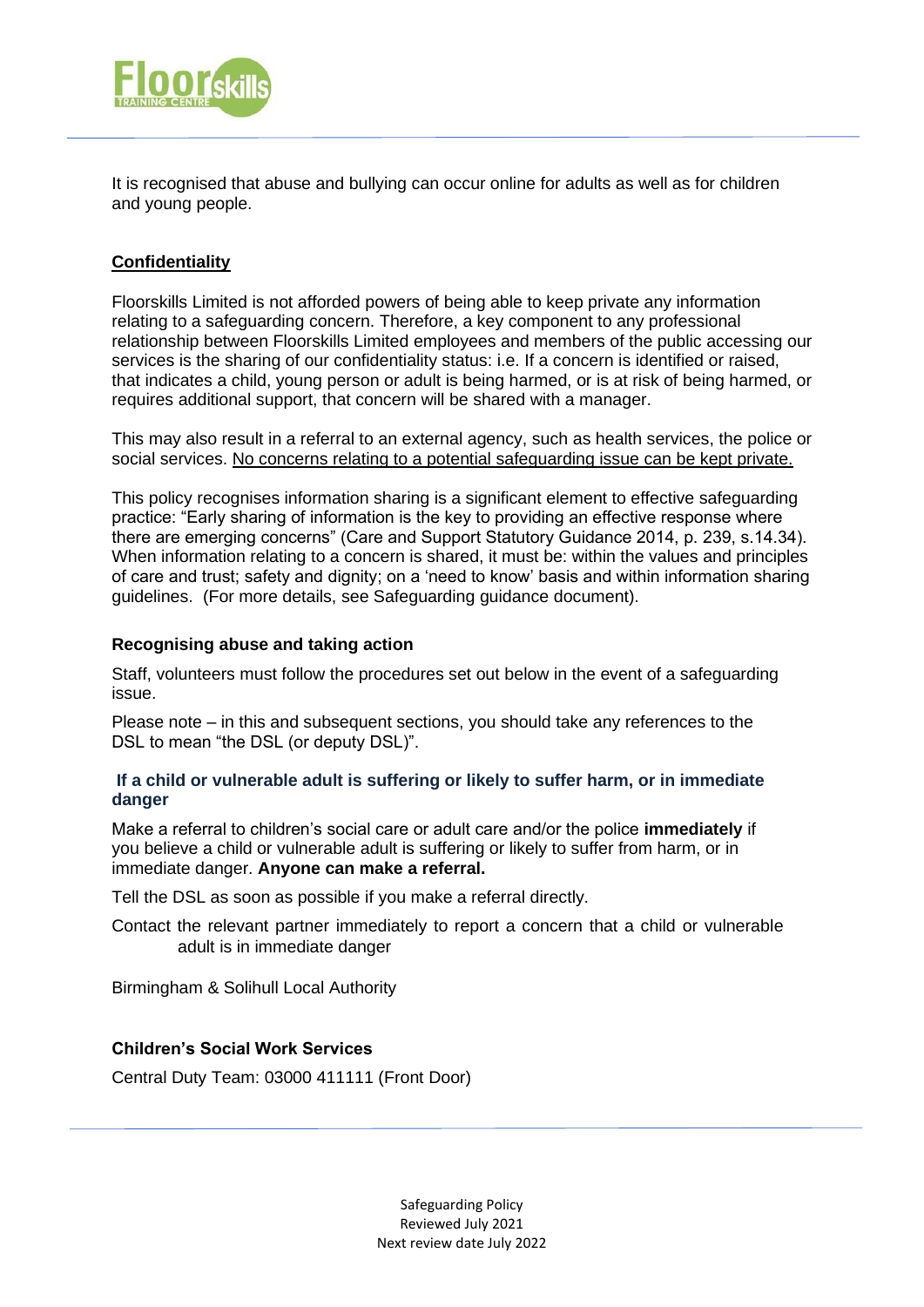

(for under 18's) or email social.services@birmingham.gov.uk. Out of Hours Number: 0121 4649001 [amhpoutofhours@birmingham.gov.uk](mailto:amhpoutofhours@birmingham.gov.uk)

# **Concerns about an adult**

Call 03000 41 61 61 (text relay 18001 03000 41 61 61)

# **Call Police**

101 (or 999 if there is an immediate risk of harm)

For all other Local Councils following the link to the GOV.UK webpage for reporting child abuse to your local council:

<https://www.gov.uk/report-child-abuse-to-local-council>

# **Please inform the DSL or deputy of any referrals made to the safeguarding partners.**

### **If a person makes a disclosure to you**

If a person discloses a safeguarding issue to you, you should:

Listen to and believe them. Allow them time to talk freely and do not ask leading questions.

Stay calm and do not show that you are shocked or upset.

- Tell the person they have done the right thing in telling you. Do not tell them they should have told you sooner.
- Explain what will happen next and that you will have to pass this information on. Do not promise to keep it a secret.
- Write up your conversation as soon as possible in the discloser's own words. Stick to the facts, and do not put your own judgement on it.
- Sign and date the write-up and pass all records, including originals on to the DSL. Alternatively, if appropriate, make a referral to children or adult social care and/or the police directly and tell the DSL as soon as possible that you have done so.

#### **If you discover that FGM has taken place or an apprentice or learner is at risk of FGM**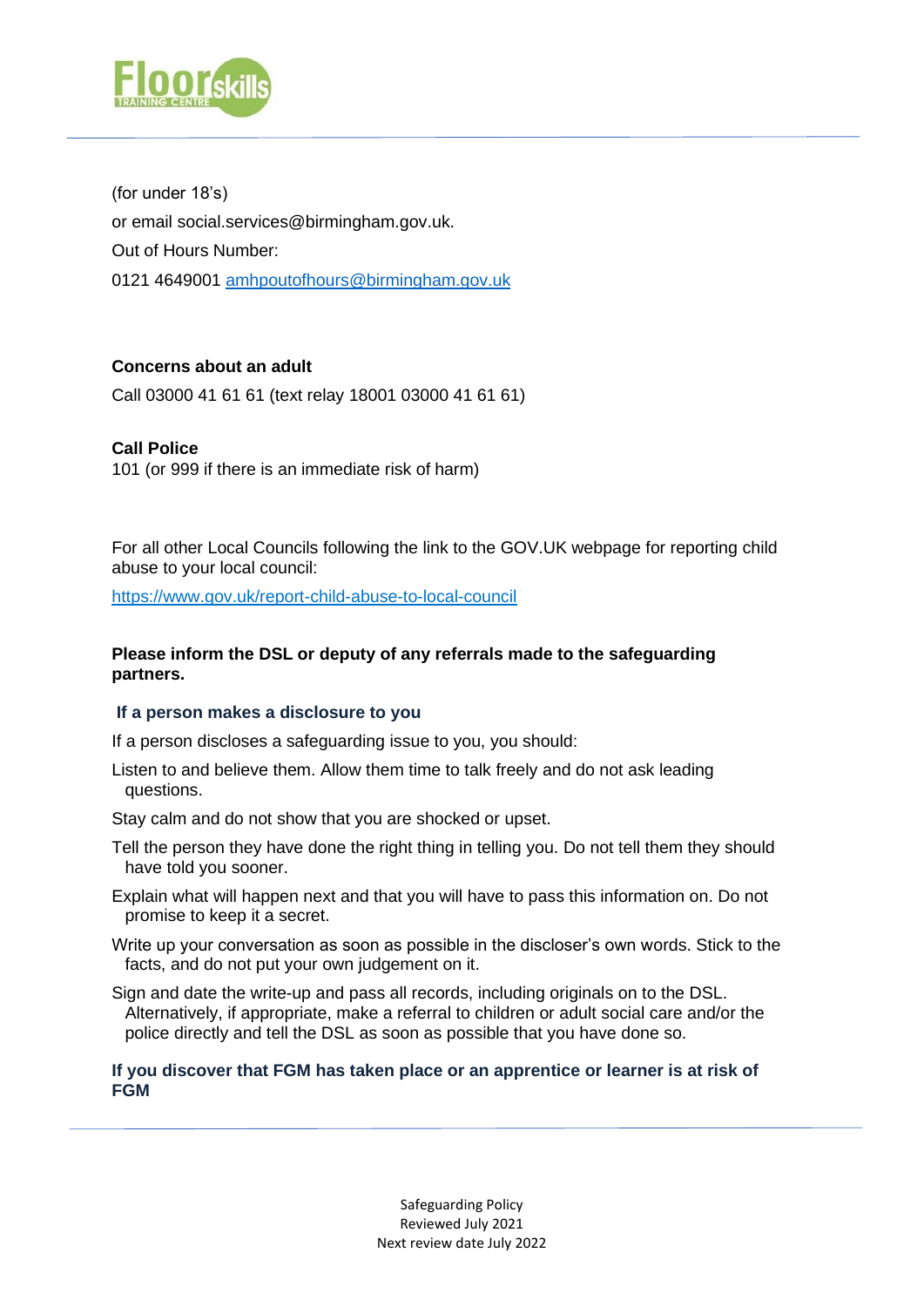

The Department for Education's Keeping Children Safe in Education explains that FGM comprises "all procedures involving partial or total removal of the external female genitalia, or other injury to the female genital organs".

FGM is illegal in the UK and a form of abuse with long-lasting, harmful consequences. It is also known as 'female genital cutting', 'circumcision' or 'initiation'.

Possible indicators that an individual has already been subjected to FGM, and factors that suggest an individual may be at risk, are set out in appendix 4.

**Any tutor** who discovers (either through disclosure by the victim or visual evidence) that an act of FGM appears to have been carried out on an apprentice or learner **under 18** must immediately report this to the police, personally. This is a statutory duty, and the tutor will face disciplinary sanctions for failing to meet it.

Unless they have been specifically told not to disclose, they should also discuss the case with the DSL and involve children's social care as appropriate.

**Any other member of staff** who discovers that an act of FGM appears to have been carried out on an apprentice or learner **under 18** must speak to the DSL and follow our local safeguarding procedures.

The duty for tutors mentioned above does not apply in cases where an apprentice or learner is *at risk* of FGM or FGM is suspected but is not known to have been carried out. Staff should not examine apprentices or learners.

**Any member of staff** who suspects an apprentice or learner is *at risk* of FGM or suspects that FGM has been carried out or discovers that an apprentice or learner **aged 18 or over** appears to have been a victim of FGM must speak to the DSL and follow our local safeguarding procedures. Please see flowchart on page 13).

#### **If you have concerns about an apprentice or learner (as opposed to believing a child, young person or vulnerable adult is suffering or likely to suffer from harm, or is in immediate danger)**

Figure 1 below illustrates the procedure to follow if you have any concerns about an apprentice or learner's welfare.

Where possible, speak to the DSL first to agree a course of action.

If in exceptional circumstances the DSL or deputy is not available, this should not delay appropriate action being taken. Speak to a member of the senior leadership team. And/or take advice from local authority children's social care, adult care or the Local Safeguarding Children Multi-Agency Partnership. You can also seek advice at any time from the NSPCC helpline on 0808 800 5000. Share details of any actions you take with the DSL as soon as practically possible.

Make a referral to local authority children's social or adult care directly, if appropriate (see 'Referral' below). Share any action taken with the DSL as soon as possible.

#### **Early help**

If early help is appropriate, the DSL will generally lead on liaising with other agencies and setting up an inter-agency assessment as appropriate. Staff may be required to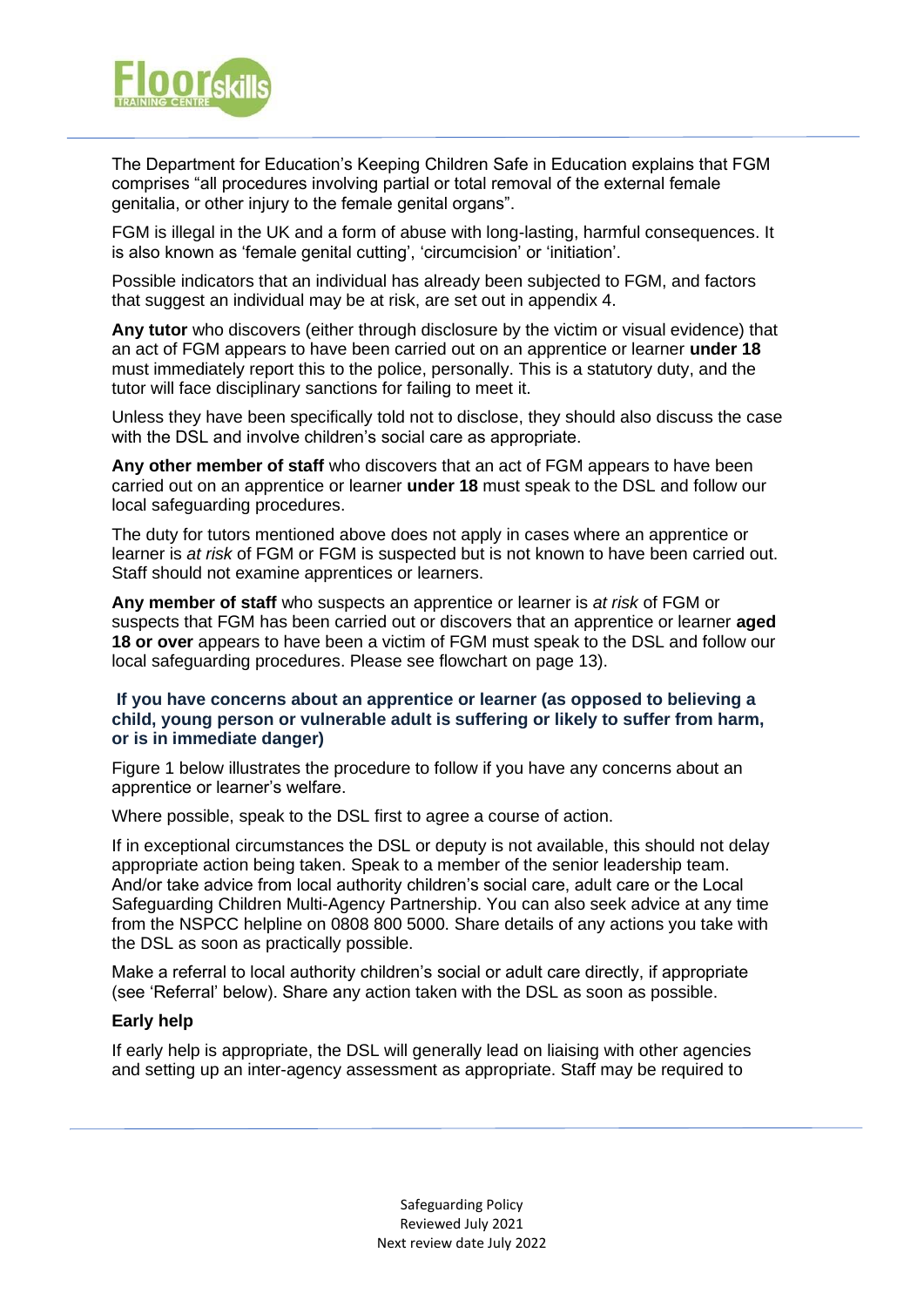

support other agencies and professionals in an early help assessment, in some cases acting as the lead practitioner.

The DSL will keep the case under constant review and Floorskills will consider a referral to local authority children's social or adult care if the situation does not seem to be improving. Timelines of interventions will be monitored and reviewed.

#### **Referral**

If it is appropriate to refer the case to local authority children's social care, adult care or the police, the DSL will make the referral or support you to do so.

If you make a referral directly, you must tell the DSL as soon as possible.

The local authority will make a decision within 1 working day of a referral about what course of action to take and will let the person who made the referral know the outcome. The DSL or person who made the referral must follow up with the local authority if this information is not made available, and ensure outcomes are properly recorded.

If the child or vulnerable adult's situation does not seem to be improving after the referral, the DSL or person who made the referral must follow local escalation procedures to ensure their concerns have been addressed and that the situation improves.

#### **Safeguarding Referrals to Designated Safeguarding Lead (DSL) (Guidance for staff)**

All referrals to the DSL must be made through the safeguarding email [besafe@floorskills.co.uk](mailto:besafe@floorskills.co.uk) using the safeguarding report form

If the safeguarding concern is urgent, you must contact a Designated Safeguarding Lead (DSL) or Designated Safeguarding Officer (DSO) immediately so that action can be taken. Please remember to return to the safeguarding report form once you have spoken to a DSL and complete the relevant details.

The Safeguarding Form can be found on our website / intranet Complete all sections fully before submitting the referral, then please email the form to [besafe@floorskills.co.uk](mailto:besafe@floorskills.co.uk) and this will either be picked up by the designated safeguarding lead or the deputy.

The relevant the DSL or deputy responsible will update you on action taken and progress, though it will not always be appropriate to share full details.

Emailed forms to safeguarding will help us to track and monitor our safeguarding practice and report on areas of concern and our responses.

**For what do to if you have a concern- please see over page.**

At all stages, the child, young person, vulnerable adult, apprentice, or learner's circumstances will be kept under review. The Designated Safeguarding Lead (DSL), deputy and staff will re-refer if required to ensure the **child's, young people, vulnerable adult, apprentice or learner's safety** is **paramount:**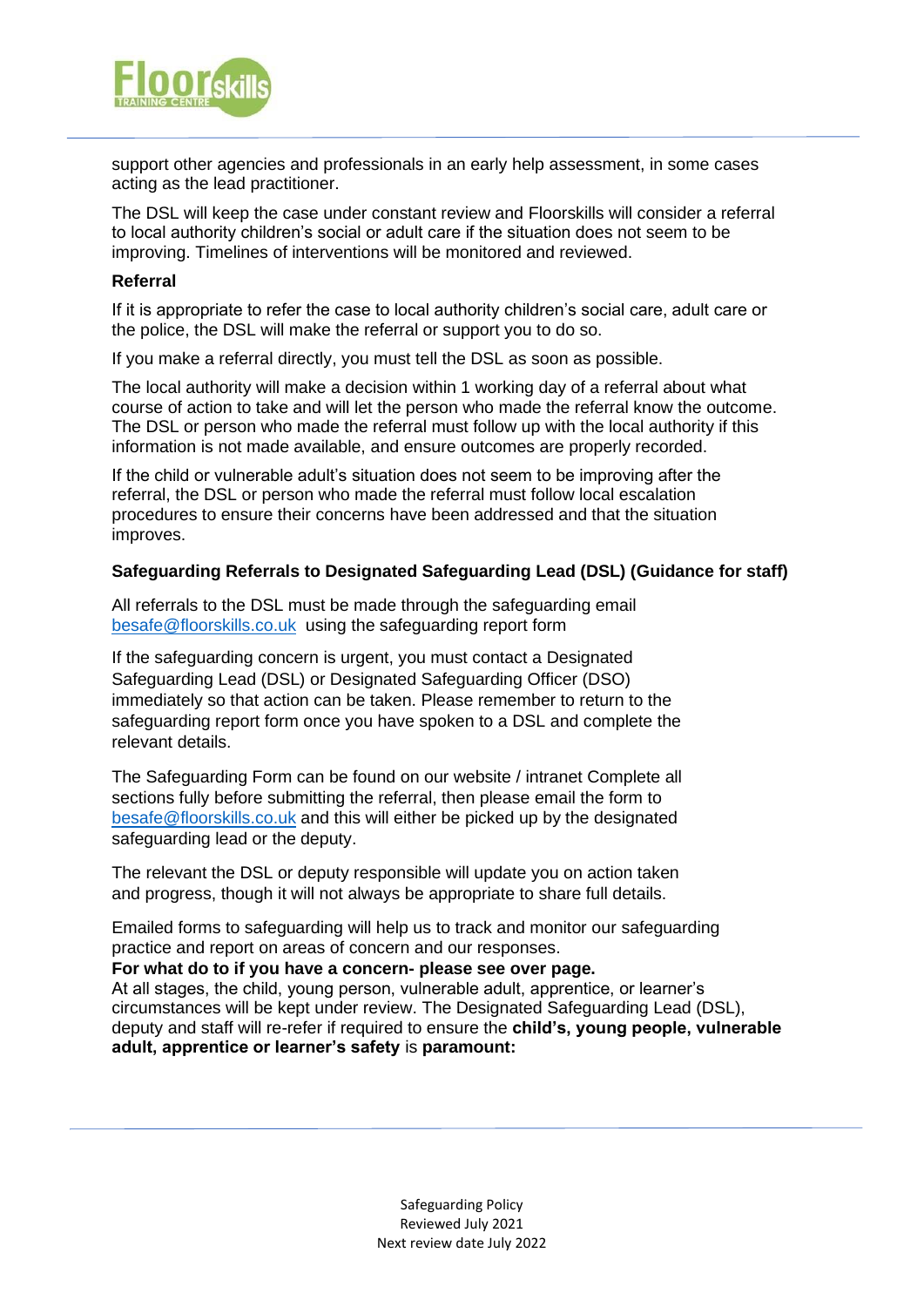

# **Actions**

All concerns relating to the safeguarding of children, young people and adults must be recorded and appropriate actions taken in a timely manner. In the first instance, information relating to the concern will be shared with the safeguarding champion (in required situations, it will be emergency services). Details on time scales can be found in the Safeguarding guidance documents. All concerns must be reported via the Concern Report Form, available online via the company one drive. All reports are sent to the [besafe@floorskills.co.uk](mailto:besafe@floorskills.co.uk) who in turn go to the Safeguarding Champion and Deputy

# **Data Protection**

All information relating to concerns will be stored and monitored in line with Floorskills Limited Data Protection and Document Retention policies. The information must be viewed only by relevant persons and on a 'need to know' basis.

### **Recruitment**

Employees will be recruited and selected according to with Floorskills Limited Recruitment and Selection Policy, reflecting best practice recommendations from guidance such as The Warner Report (1992), the Richard Enquiry (2004), and lessons identified in Serious Case Reviews (SCR). All relevant positions within with Floorskills Limited will be subject to satisfactory checks, including references, employment checks and with the Disclosure and Barring System (DBS) Check (England and Wales), Disclosure Scotland and Access NI (Northern Ireland), where required.

### **Training and Awareness**

- All with Floorskills Limited employees and volunteers will receive training on safeguarding awareness, through a combination of online and face-to-face training, with ongoing support being provided by the line manager and the Safeguarding Champion
- Updated alerts will be included in regular communications to staff and supply chain partners
- Safeguarding awareness will feature in Personal Development Reviews (PDRs)
- All offices will have safeguarding posters clearly on display for staff and members of the public
- People accessing our services will be made aware of our safeguarding policy verbally and through written format

### **Contact Details**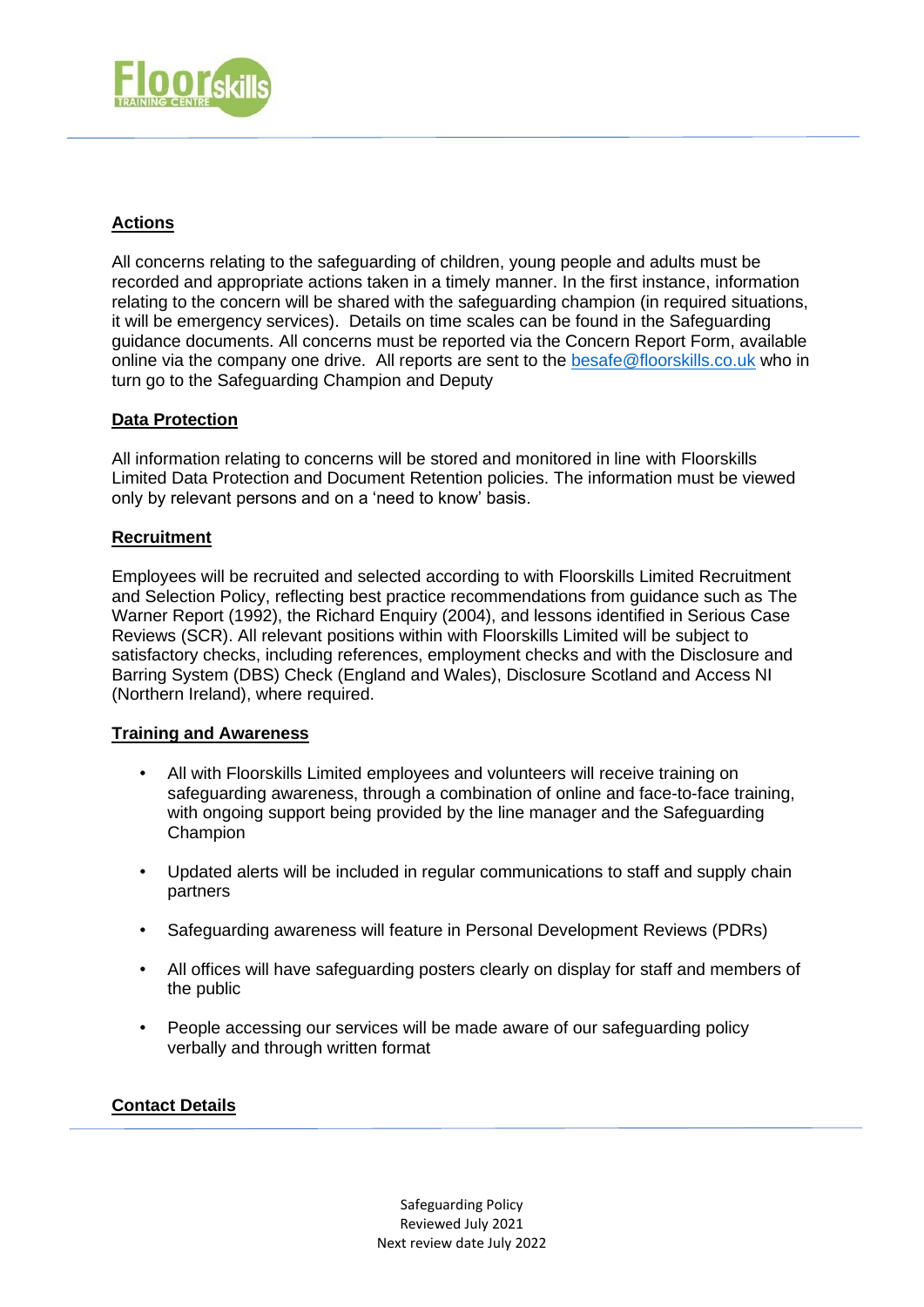

Safeguarding Champion/ Designated Safeguarding Officer / Single Point of Contact: Emma Bourne, 01564 703900, [emma@floorskills.co.uk,](mailto:emma@floorskills.co.uk) [besafe@floorskills.co.uk](mailto:besafe@floorskills.co.uk)

Deputy Contact: Simon Kenney, [simon@floorskills.co.uk,](mailto:simon@floorskills.co.uk) [besafe@floorskills.co.uk](mailto:besafe@floorskills.co.uk)

The Designated Person will:

●Act as the first point of contact with regards to all safeguarding matters.

●Attend up-dated training every two years.

●Provide support and training for staff and volunteers

●Support staff to make effective referrals to the Children and Families Services and any other agencies where there are concerns about the welfare of a child.

●Keep copies of all referrals to Children and Families Services and any other agencies related to safeguarding children.

●Ensure that all staff and volunteers receive information on safeguarding policies and procedures from the point of induction.

●Ensure that any staff with specific responsibility for safeguarding children receive the appropriate training to undertake this role.

●Manage and keep secure the Floorskills safeguarding records.

●Ensure that all staff and volunteers understand and are aware of the Floorskills reporting and recording procedures and are clear about what to do if they have a concern about a child.

●Liaise with the Managing Director about any safeguarding issues.

●Ensure that the Safeguarding Policy is regularly reviewed and up-dated.

●Keep up to date with changes in local policy and procedures and are aware of any guidance issued by the DfE concerning Safeguarding.

# **SAFER RECRUITMENT OF STAFF**

Floorskills undertakes to ensure that their staff are fit to work in a training provider setting with children and vulnerable adults. It also reserves the right to refuse to employ staff whom it has a reasonable belief may pose a risk to its Apprentices and Learners.

Floorskills has systems in place to prevent unsuitable people from working with children or vulnerable adults and to promote safe practice. These systems apply to all new staff and require the following checks to be made prior to appointment:

• a minimum of two references, satisfactory to Floorskills, one of which should be from a previous employer

• documentary evidence checks of identify, nationality, residency and "right to work" status

- enhanced DBS (Disclosure & barring service) check with barred list information\*
- documentary evidence of qualifications
- satisfactory completion of the probationary period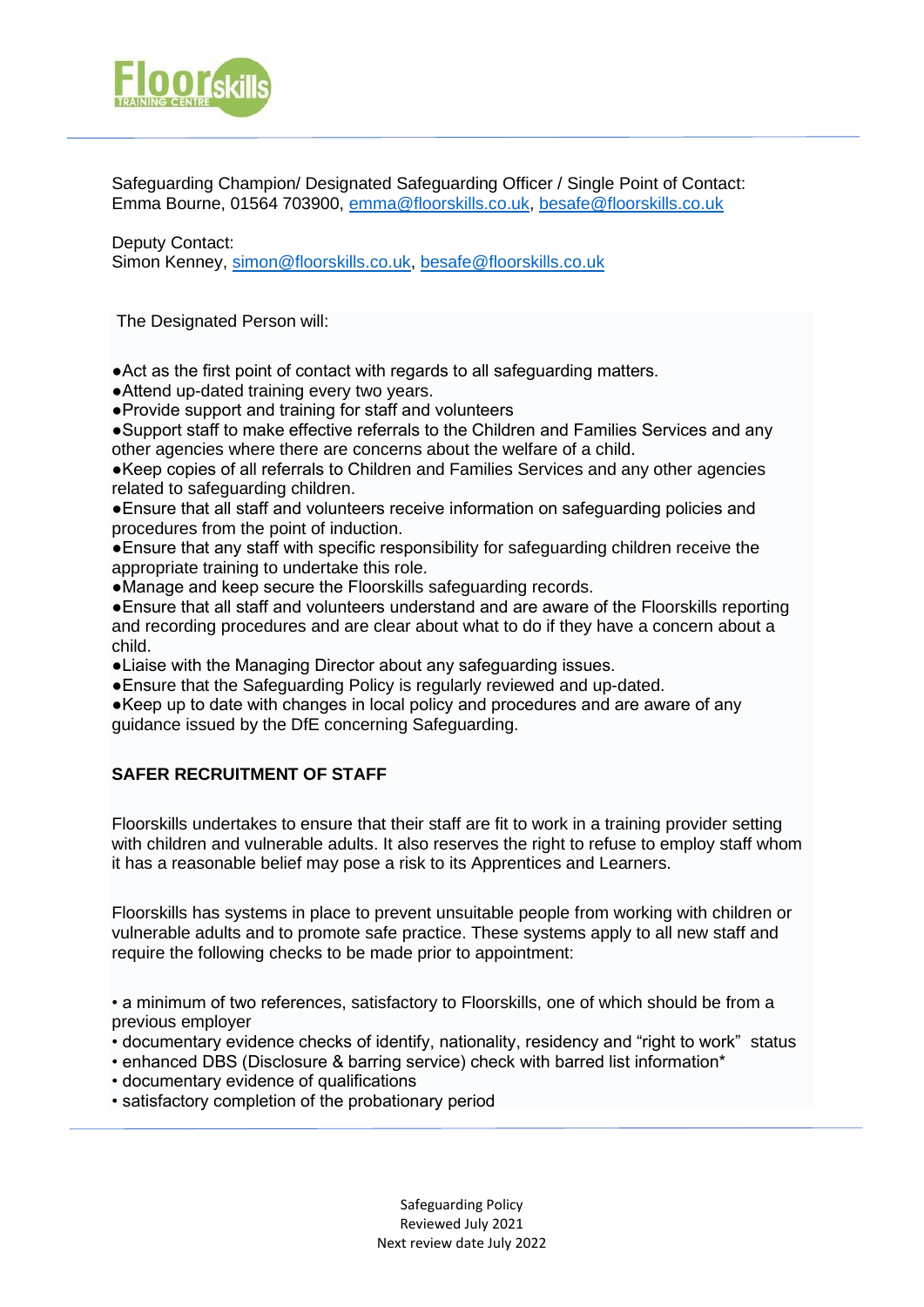

• where subcontractors are delivering courses on of Floorskills, the provider must provide written assurance that all relevant staff will be DBS checked

In accordance with the Regulations, records of all checks carried out are kept in a single central record.

\*If a DBS check is delayed for any reason the staff member will not be subject to lone working with apprentices aged under 18. They must always have a member of staff present who is fully DBS checked until the point they receive a full DBS check.

### **WORKING WITH OTHER AGENCIES**

Floorskills has developed effective links with other relevant agencies, for example, Durham County Council Social Services and Children's Social Care, co-operates as required with any enquiries regarding child protection issues.

#### **STAFF DEVELOPMENT AND TRAINING**

Floorskills's Safeguarding policy, procedure and accompanying guidance will be issued to all new staff as part of their induction. All staff will be supported to recognise warning signs and symptoms in relation to specific safeguarding issues and will receive training or briefings on for example, Guns and Gangs, Forced Marriage, Female Genital Mutilation, Domestic Abuse, Child Sexual Exploitation, Trafficking and Preventing Violent Extremism through mandatory Safeguarding Level 1 training and update briefings with a refresher every 3 years.

# **Training**

The DSL will provide an annual report to the SMT detailing safeguarding training undertaken by all staff and will maintain up to date registers of who has been trained.

### **All staff**

The DSL will ensure that all new staff and volunteers are appropriately inducted on Floorskills safeguarding policies, procedures, referral and reporting systems and that they know how to implement them.

All staff members (including temporary staff) will receive appropriate safeguarding and child/vulnerable adult protection training (organised by the DSL) which will enable them to:

- **Recognise** potential safeguarding and child/vulnerable adult protection concerns involving apprentices, learners and adults (colleagues, other professionals and parents/carers)
	- **Respond** appropriately to safeguarding issues and take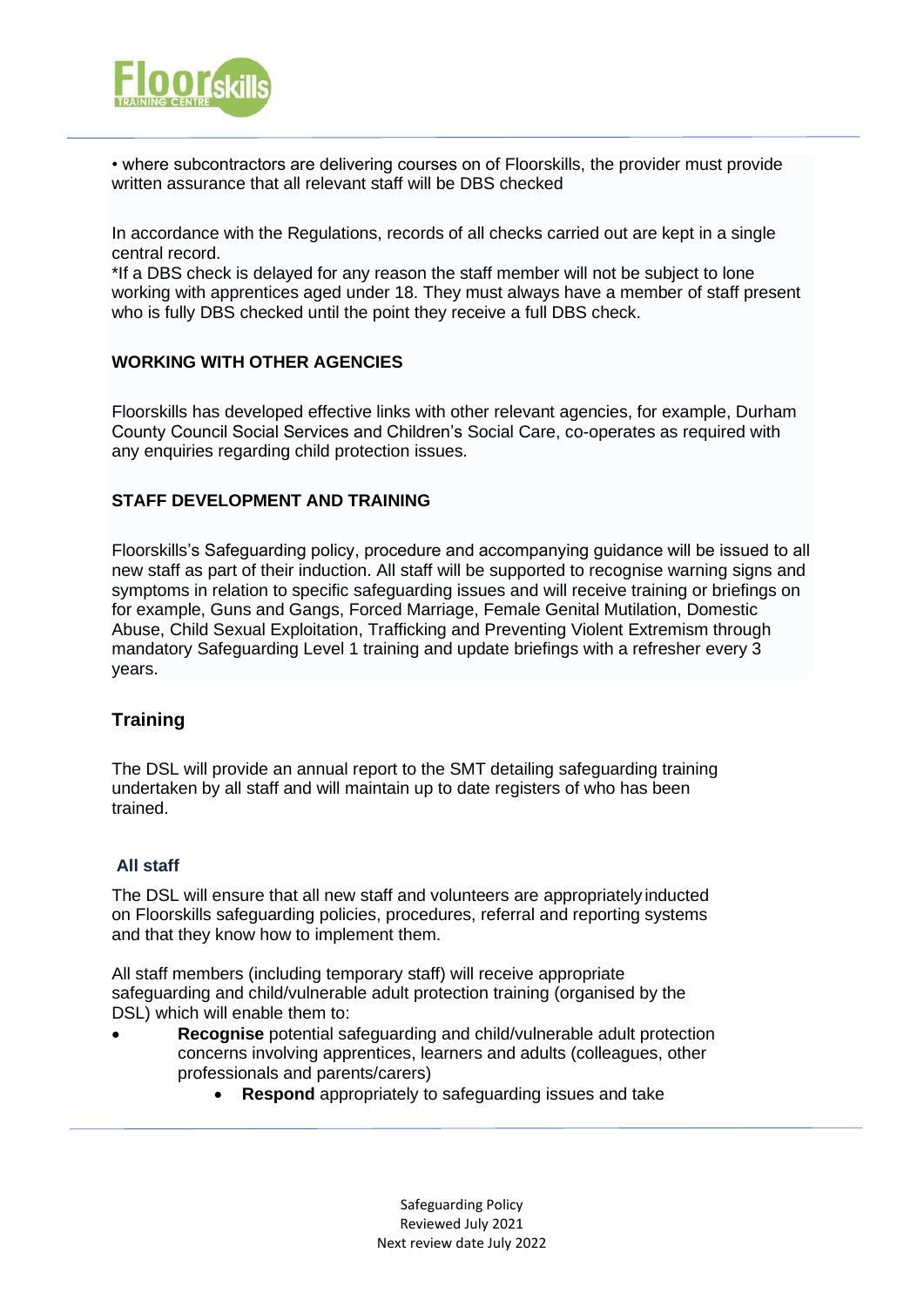

action in line with this policy

- **Record** concerns in line with Floorskills policies
- **Refer** concerns to the DSL and be able to seek support external to Floorskills if required

All staff members (including temporary staff) will undertake safeguarding and child, young person and vulnerable adult protection training at induction, including on whistle-blowing procedures, to ensure they understand Floorskills safeguarding systems and their responsibilities, and can identify signs of possible abuse or neglect. This training will be regularly updated (at least annually) and will be in line with advice from safeguarding partners.

All staff members (including temporary staff) will receive appropriate ongoing training to ensure they are aware of a range of safeguarding issues (see definition of safeguarding) and are aware that behaviours linked to the likes of drug taking, alcohol abuse, and peer on peer abuse such as bullying and sexting can put children/vulnerable adults in danger. The staff training will also include Floorskills responsibilities, protection procedures, online safety, safe working practice and external reporting mechanisms.

All staff will have training on the government's anti-radicalisation strategy, Prevent, to enable them to identify those at risk of being drawn into terrorism and to challenge extremist ideas.

All staff members (including temporary staff) will receive regular safeguarding and child/vulnerable adult protection updates through e-Bulletins, monthly staff meetings, briefings or online training (as required, but at least annually), to provide them with relevant skills and knowledge to safeguard children/young people/vulnerable adults effectively.

Staff will also receive regular safeguarding and child, young person and vulnerable adult protection updates (for example, through emails, online training, e-bulletins, the virtual learning zone and staff meetings) as required.

All staff members (including temporary staff) will be made aware of our expectations regarding safe and professional practice via the code of conduct which is provided and discussed as part of the induction process.

Floorskills recognises the expertise which members of staff build by undertaking safeguarding training and managing safeguarding concerns on a daily basis.

Opportunity is therefore provided for all staff to contribute to and shape safeguarding arrangements and the safeguarding policies and procedures as part of the Safeguarding board review.

Contractors who are providing services relevant to apprenticeship or training will also receive safeguarding training.

Volunteers will receive appropriate training.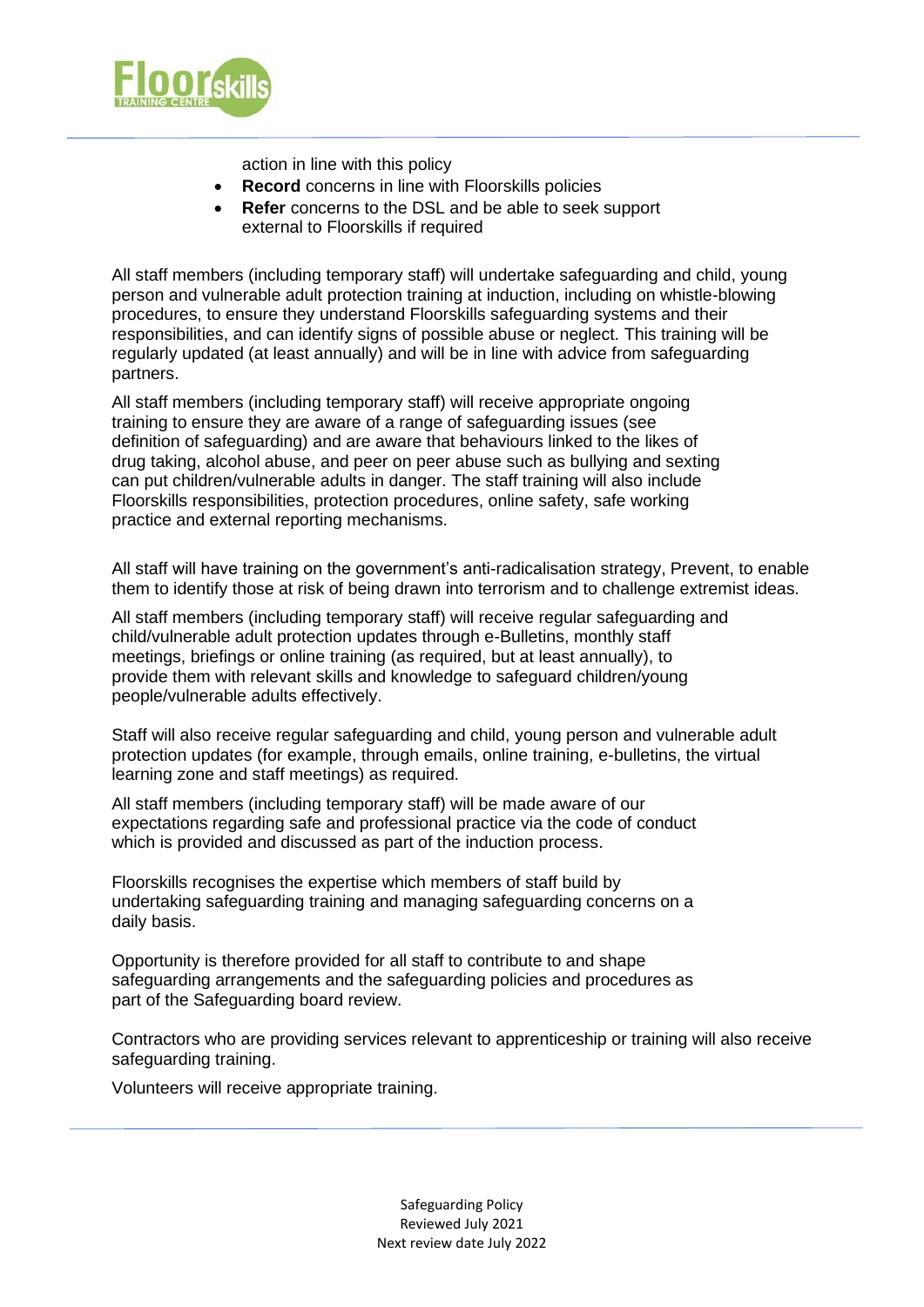

All delivery staff will be trained to promote and provide health, sexual health, and relationship education as part of the curriculum.

# **Local Threats**

Knowledge of local threats are gained through partnership work and cascaded to the staff, apprentices, and learners.

### **The DSL and deputy**

The DSL and deputy will undertake lead child protection and safeguarding training at least every 2 years.

In addition, they will update their knowledge and skills at regular intervals and at least annually (for example, through e-bulletins, online training, meeting other DSLs, or taking time to read and digest safeguarding developments).

They will also undertake Prevent awareness training.

#### **Recruitment – interview panels**

At least one person conducting any interview for a post at Floorskills will have undertaken safer recruitment training. This will cover, as a minimum, the contents of the Department for Education's statutory guidance, Keeping Children Safe in Education, and will be in line with local safeguarding procedures.

### **Training and Education for Apprentices and Learners**

All learners must have Safeguarding included in their Induction Programme and be made aware of:

- Floorskills policies related to safeguarding, the prevention of extremism and radicalisation, complaints, bullying and harassment, equality and diversity and acceptable use of IT
- Their responsibility for their own and others' safety
- Online-Safety (Internet, text, websites, safe from cyber bullying, grooming and radicalisation)
- How to maintain own wellbeing and who to talk to if they have concerns
- How to report any instances related to Safeguarding, Child Protection, sexual violence and sexual harassment, FGM, radicalisation or contact with extremist groups
- How to report instances of bullying and harassment and that reporting procedures are clear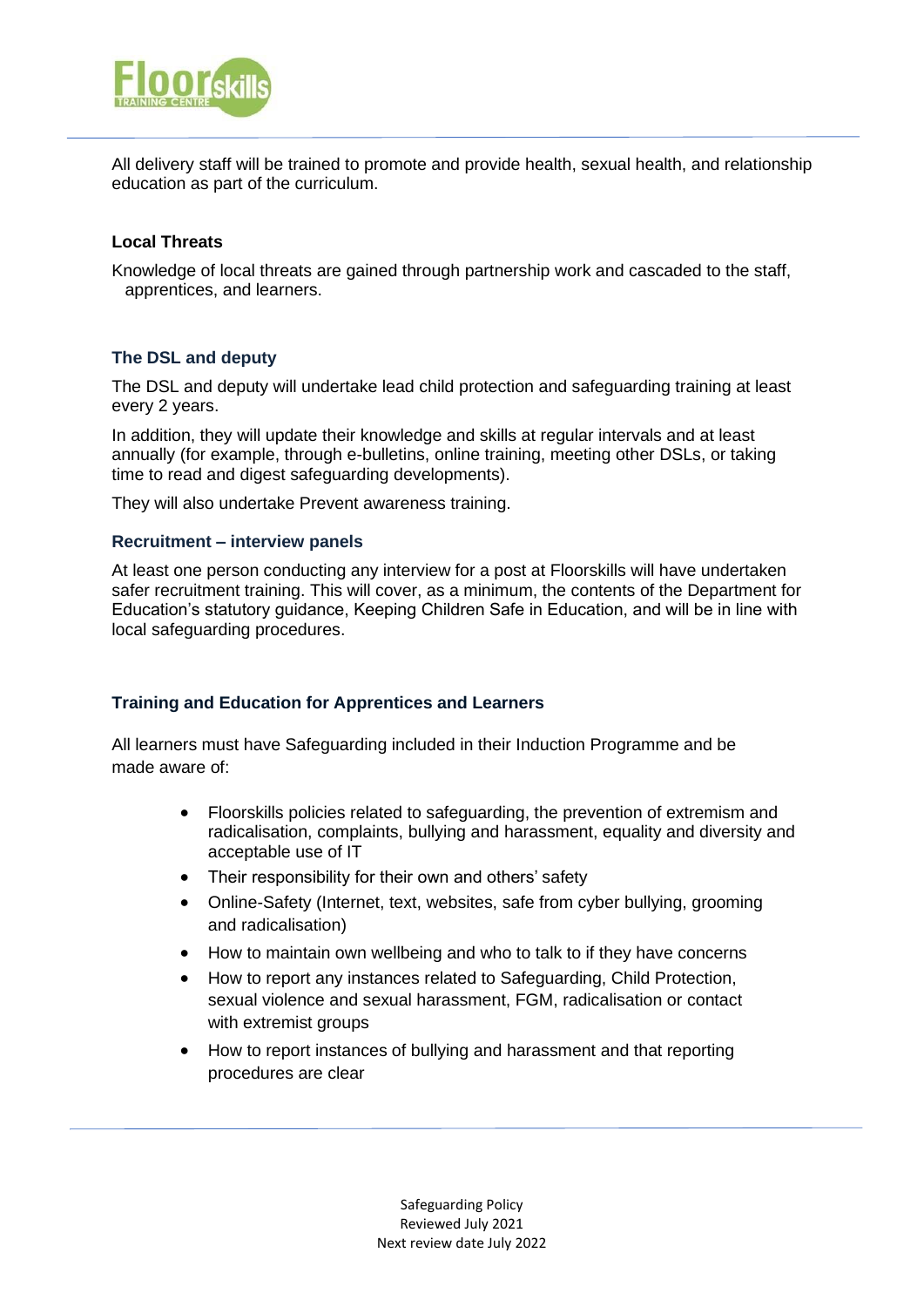

Floorskills raises awareness of the government **Run, Hide, Tell** campaign to further promote how to keep learners and apprentices safe within and outside training and work environments.

## **Curriculum and Staying Safe**

We recognise that Floorskills plays an essential role in helping apprentices and learners to understand and identify the parameters of what is appropriate child, young person and adult behaviour; what is 'safe'; to recognise when they and others close to them are not safe; and how to seek advice and support when they are concerned.

We will use the curriculum to provide opportunities for increasing self- awareness, self-esteem, social and emotional understanding, assertiveness and decision making so that apprentices and learners have the resilience, a range of contacts and strategies to ensure their own protection and understand the importance of protecting others. This will include online safety.

Apprentices and learners will be educated about a range of safeguarding concerns through planned curriculum and tutorials, yet with flexibility to include emerging risks and threats to apprentice and learner safety. This will include, but is not limited, to bullying (including cyber bullying), radicalisation, child sexual exploitation (CSE), Child criminal exploitation (CCE), sexual abuse, FGM, neglect, online safety, gender-based violence/sexual assaults, peer on peer abuse and sexting.

Systems have been established to support the empowerment of apprentices and learners to talk to a range of staff. Apprentices and learners at Floorskills will be listened to and heard and their concerns will be taken seriously and acted upon as appropriate.

Specific systems outside of expected day to day learning activity and support will include:

- Safeguarding email address
- Apprentice/Learner Voice
- Health and Wellbeing advice and guidance
- Referral to counselling service

### **Relationship, Health and Sex Education**

Floorskills acknowledges the importance of relationship, health and sex education, particularly for young adults and will embed this as part of the curriculum, including providing links to suitable and supportive referral agencies. The virtual learning zone will include relevant resources to promote healthy relationships, health and sex education. Staff are trained to embed discussions into teaching and learning sessions and during tutorial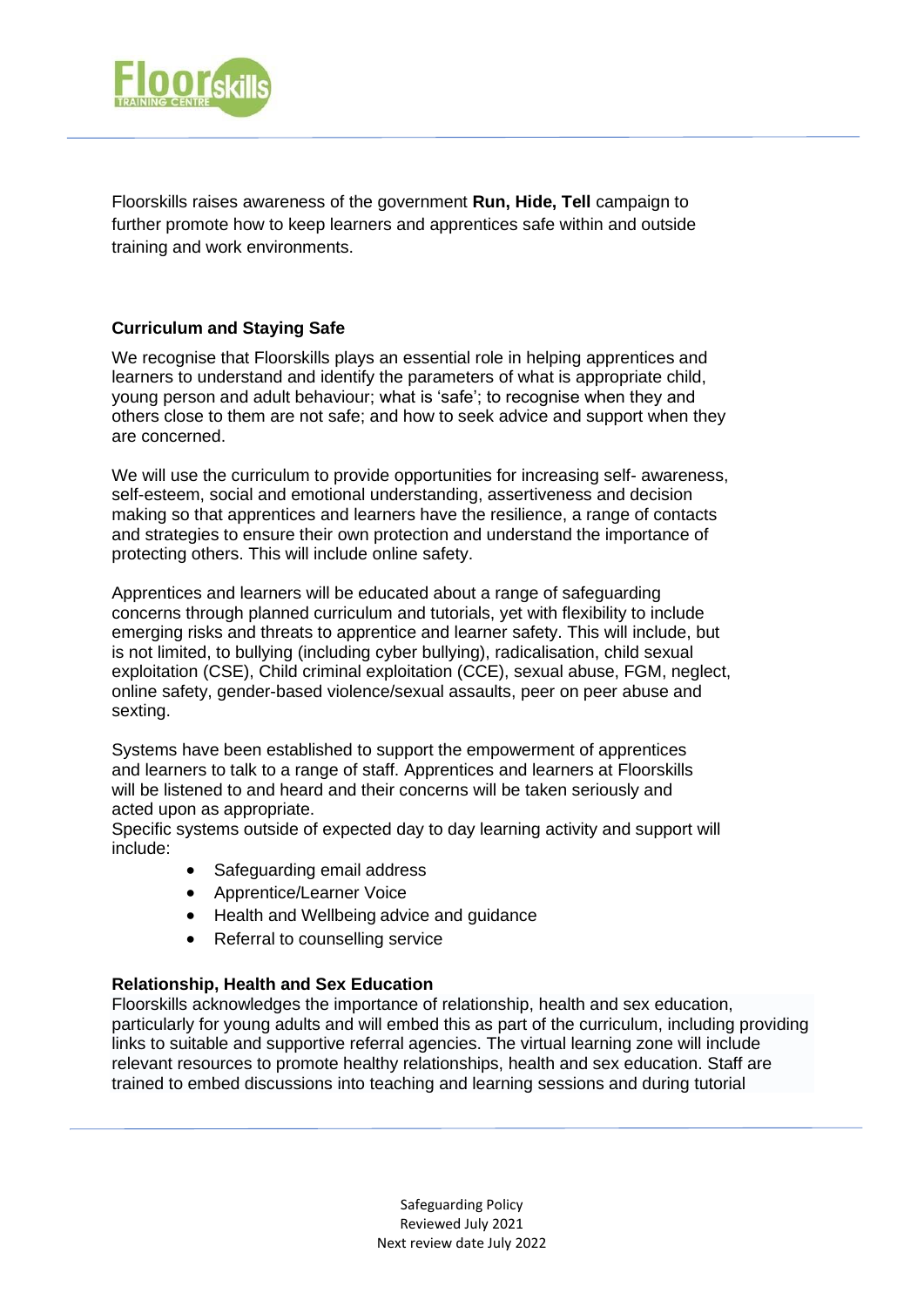

sessions. Learners/apprentices will be offered suitable pastoral support by trained staff where required

# **Employer Induction**

Floorskills will work closely with employers to ensure the protection and safeguarding of apprentices and learners. All employers will receive an induction including the safeguarding and protection of children, young people and vulnerable adults and will know how to recognise the signs and symptoms of abuse and neglect. This induction includes who to contact if they have any concerns about an apprentice or learner, this information can be found in the employer handbook, on our website and on the virtual learning zone.

Our General Manager/ Tutor will be in regular contact with the employer this includes but is not restricted to when:

- They visit the place of work for assessment purposes.
- Conducting Learner Progress Reviews and Welfare Checks
- Liaising with the employer for feedback on apprentice and learner progression
- Obtaining employer satisfaction feedback
- Conducting employer inductions
- Conducting health and safety and safeguarding reviews of the workplace

# **SAFER RECRUITMENT OF APPRENTICES AND LEARNERS**

Floorskills undertakes to ensure that its Apprentices and Learners are suitable to study in a training provider setting. It also reserves the right to refuse entry to any applicants whom it has a reasonable belief may pose a risk to Apprentices and Learners. To ensure this is addressed appropriately Floorskills will:

• Help to facilitate DBS checks for Apprentices and Learners going in to relevant industries (education, working with vulnerable adults, charities, healthcare etc)

• Attend case conferences at all feeder schools & colleges (if required)

• Complete relevant risk assessments of ex-offenders

# **WHAT TO DO IF YOU SUSPECT SOMEONE IS BEING ABUSED**

All staff, volunteers and others working in direct contact with Apprentices and Learners in Floorskills environment must be alert to the signs of abuse. Anyone who suspects that abuse is taking place inside or outside of Floorskills setting, or to whom a learner discloses issues relating to safeguarding, should contact one of the Designated Safeguarding Officers immediately.

The Lead Designated Safeguarding Officer is: Emma Bourne and deputy is Simon Kenny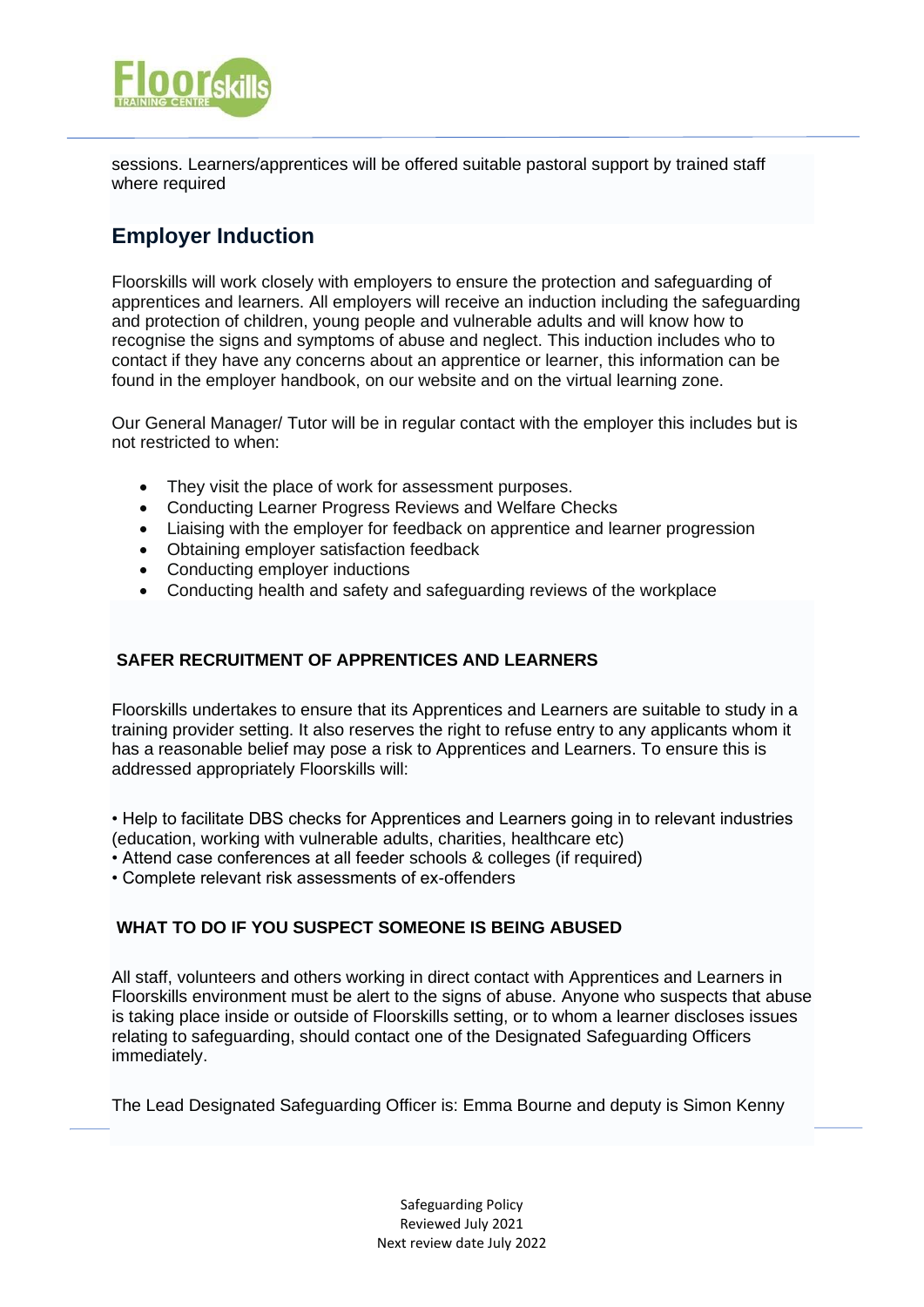

Staff who are not Designated Safeguarding Officers, but who are approached with concerns about a child or vulnerable adult, must bring the concerns raised to the attention of the Designated Safeguarding Officers immediately.

All staff to whom a learner discloses issues that may be related to safeguarding must keep written records of concerns. Such records must be kept securely, separate from the main learner files and in locked locations.

The Lead Designated Safeguarding Officer will develop effective links with relevant agencies and co-operate as required with any enquires regarding child or vulnerable adult protection matters, including attendance at case conferences.

# **ALLEGATIONS OF ABUSE AGAINST MEMBERS OF STAFF**

Allegations of abuse, or concerns raised against members of staff, will always be treated seriously. The allegations need to be applied with common sense and judgement. All cases must be referred to the Designated Safeguarding Officer who will follow the Safeguarding Procedure in the same way as for other safeguarding allegations. The Designated Safeguarding Officer will take the appropriate steps to ensure the safety of the child or vulnerable adult, and any others who may be at risk. The Designated Safeguarding Officer will also inform The MD and Directors in order that training provider procedures may be followed, and an investigation is carried out. If the allegation or concern is against the Designated Safeguarding Officer, it should be reported to the MD. Where there is a complaint against a member of staff, the MD will be informed and involved. This may result in possibly criminal (police) investigations and/or a child/vulnerable adult's protection investigation, carried out by Social Services.

See also: Grievance Policy Staff Handbook

#### **REPORTING CASES TO THE DISCLOSURE AND BARRING SERVICE (DBS)**

Floorskills has a statutory duty to make reports and provide relevant information to the DBS where there are grounds for believing, following an investigation, that an individual is unsuitable to work with children or vulnerable adults, or may have committed misconduct. The responsibility for reporting cases to the DBS lies with the Designated Safeguarding Officers.

### **RESIGNATIONS**

If, during the course of an investigation relating to safeguarding, an employee tenders his or her resignation, or ceases to provide their services, Floorskills is not prevented from following up an allegation in accordance with these procedures. Every effort will be made to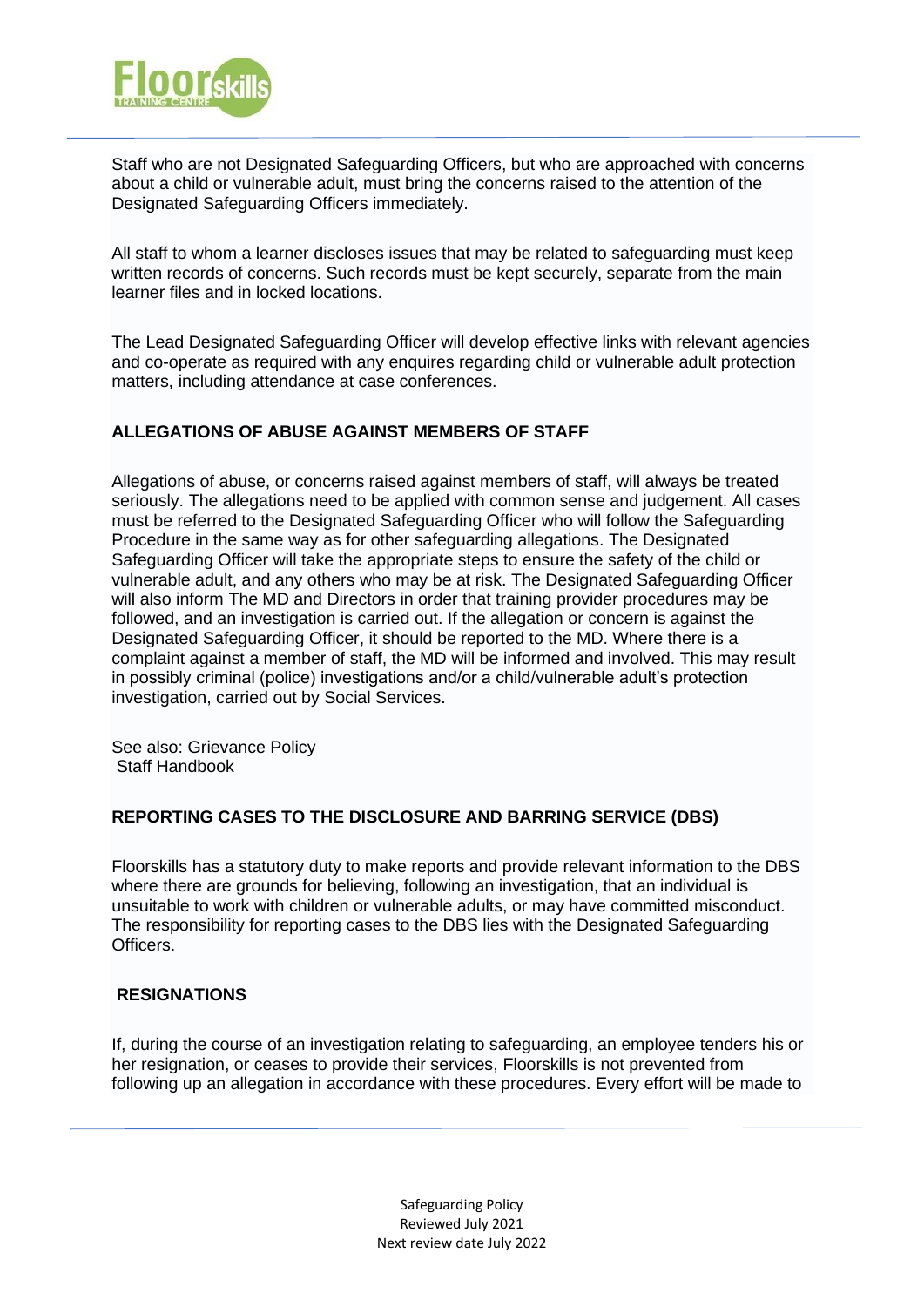

reach a conclusion in cases relating to the welfare of children or vulnerable adults, including those where the person concerned refuses to co-operate with the process

# **WHISTLEBLOWING**

Floorskills has an established Whistleblowing procedure for enabling staff to share, in confidence with a Designated Assessor, concerns they may have about instances of suspected malpractice in Floorskills. Malpractice can include fraud and financial irregularities, criminal offences being committed, that have been committed or that are likely to be committed, endangering the health or safety of individuals, and can also include concerns around the protection of children or vulnerable adults. The procedure is intended to provide safeguards to enable members of Floorskills staff to raise concerns without fear of adverse repercussions. Floorskills recognises that it may be difficult to express concerns about colleagues and is fully supportive of Whistleblowing for the sake of a child or vulnerable adult and will provide support and protect those who "blow the whistle". This procedure is, accordingly, intended to provide safeguards to enable members of staff to raise concerns about malpractice in connection with Floorskills. The aim is to provide a rapid mechanism under which genuine concerns can be raised internally, and, if necessary, externally without fear of adverse repercussions to the individual. It is also intended to promote throughout Floorskills a culture of openness and a shared sense of integrity by inviting all employees to act responsibly to uphold the reputation of Floorskills and maintain public confidence.

# **SUPPORT FOR STAFF**

Floorskills is aware that safeguarding cases can be distressing and that staff who have been involved may find it helpful to talk about their experiences, in confidence, with one of the Designated Safeguarding Officers or with a trained counsellor. Staff wishing to be referred for counselling should discuss with their line manager.

### **RADICALISM AND EXTREMISM**

Floorskills values the fundamental rights of freedom of speech, expression of beliefs and ideology and tolerance of others which are the core values of our democratic society. However, all rights come with responsibilities and free speech or beliefs designed to manipulate the vulnerable or which advocate harm or hatred towards others will not be tolerated. Floorskills seeks to protect its candidates and staff from all messages and forms of violent extremism and ideologies including those linked to, but not restricted, to the following: Far Right/Neo Nazi, White Supremacist ideology, Islamist ideology, Irish Nationalist and Loyalist paramilitary groups and extremist Animal Rights groups.

Floorskills is clear that exploitation and radicalisation will be viewed as a safeguarding concern and will be referred to the appropriate safeguarding agencies.